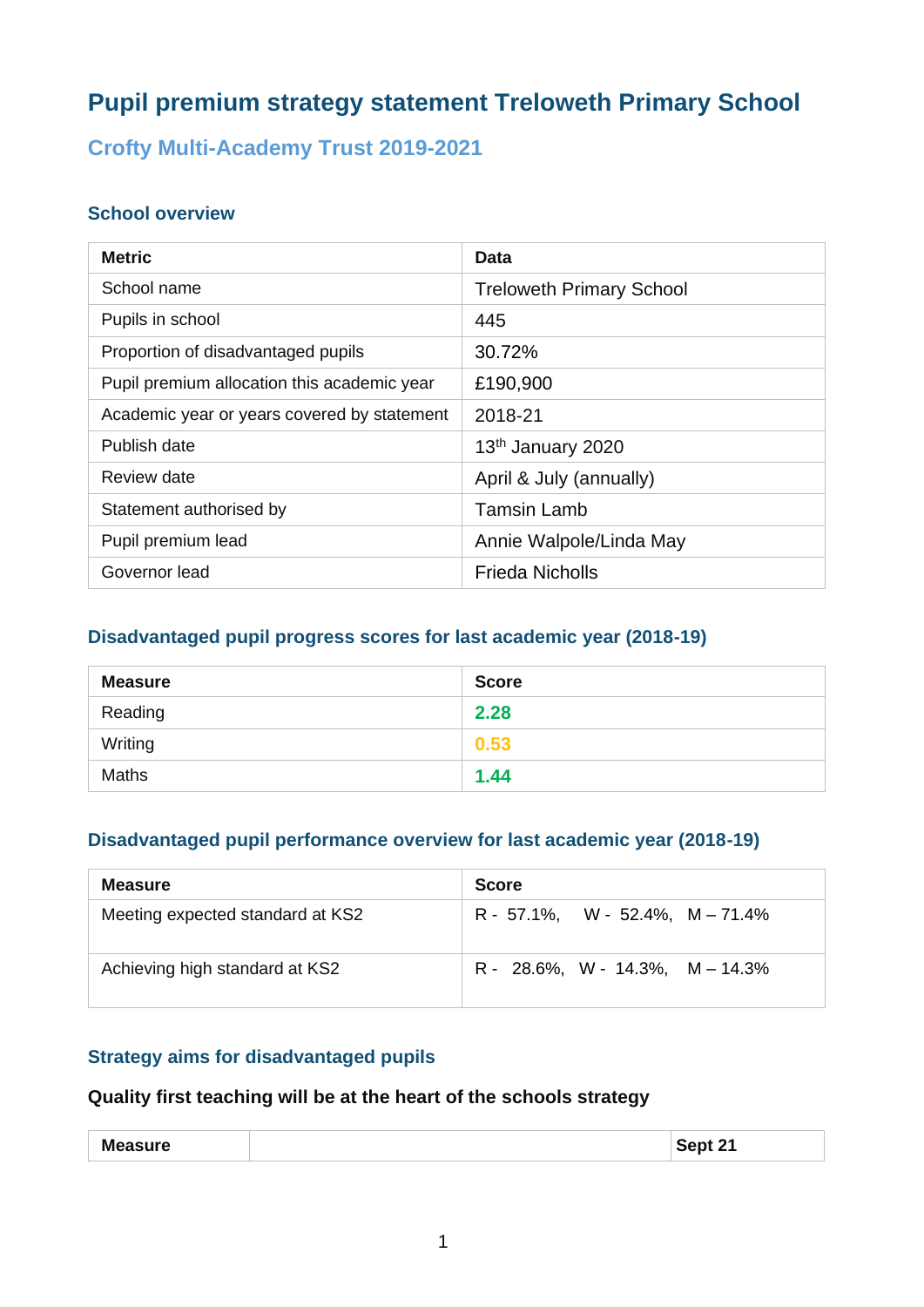| Priority 1 -<br>Language                                   | all disadvantage pupils achieve<br>Ensure<br>$\bullet$<br>expected outcomes in the phonics check at<br>the end of Yr1<br>Provide deliberate, explicit and systematic<br>$\bullet$<br>teaching of <b>oracy</b> across phases and<br>throughout the curriculum to equip pupils<br>with the skills they need for a meaningful<br>future<br>Reduce the gap between disadvantage and<br>$\bullet$<br>non-disadvantage by improving pupils<br>vocabulary through sequential teaching<br>Ensure all disadvantage pupils achieve ARE<br>$\bullet$<br>in reading & writing | Continue<br>Continue<br>Continue<br>Continue                                                                                      |
|------------------------------------------------------------|-------------------------------------------------------------------------------------------------------------------------------------------------------------------------------------------------------------------------------------------------------------------------------------------------------------------------------------------------------------------------------------------------------------------------------------------------------------------------------------------------------------------------------------------------------------------|-----------------------------------------------------------------------------------------------------------------------------------|
| Priority 2 -<br><b>Mathematics</b>                         | Ensure all disadvantage pupils achieve ARE<br>$\bullet$<br>in mathematics through mastery teaching                                                                                                                                                                                                                                                                                                                                                                                                                                                                | Continue                                                                                                                          |
| Priority $3 -$<br><b>Limited life</b><br>experiences       | Develop improved metacognition to<br>$\bullet$<br>become better learners<br>Provide experiential opportunities to<br>$\bullet$<br>reduce inequalities - narrow the achievement<br>gap and social inequality through early<br>childhood experiences<br>Provide challenge & support to disadvantage<br>$\bullet$                                                                                                                                                                                                                                                    | Continue<br>Cultural capital,<br>new curriculum<br>themes<br>Sense of Pride,<br>sense of place,<br>sense of identity<br>Focus for |
|                                                            | families whose attendance is poor and<br>persistent absence is high                                                                                                                                                                                                                                                                                                                                                                                                                                                                                               | autumn 21. Extra<br><b>EWO hours</b>                                                                                              |
| <b>Barriers</b> to<br>learning these<br>priorities address | Better use of evidence-based whole-class<br>teaching interventions<br>Limited life experiences<br>Poor attendance/Low parental engagement<br>Low levels of oracy<br>Limited vocabulary                                                                                                                                                                                                                                                                                                                                                                            | Low level of<br>children reading<br>for pleasure or<br>reading<br>independently<br>High level of<br>children below<br><b>ARE</b>  |
| Projected<br>spending                                      | £190,900                                                                                                                                                                                                                                                                                                                                                                                                                                                                                                                                                          |                                                                                                                                   |

# **Teaching priorities for current academic year**

| Aim                                                            | <b>Target</b>                                                                        | <b>Target date</b> | <b>Achieved?</b>                                 |
|----------------------------------------------------------------|--------------------------------------------------------------------------------------|--------------------|--------------------------------------------------|
| Raise the<br>attainment and<br>increase progress<br>in Reading | Achieve national attainment<br>Achieve/exceed average<br>progress scores KS2 Reading | Sept '20/21        | PP pupils in all<br>year groups<br>made progress |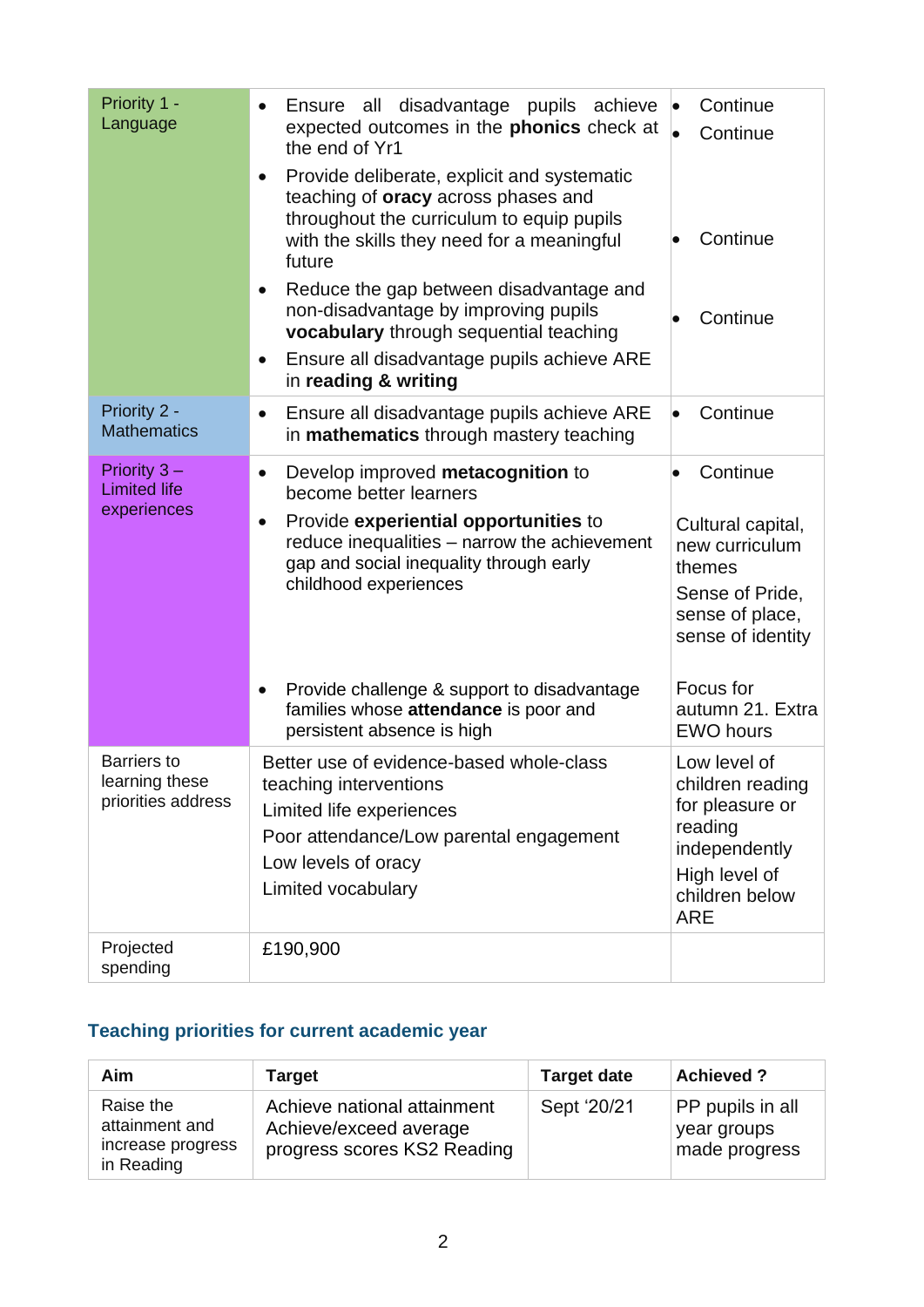| Raise the<br>attainment and<br>increase progress<br>in Writing     | Achieve national attainment<br>Achieve/exceed average<br>progress scores KS2 Writing           | Sept '20/21 | but gap between<br>PP and not PP in<br>y5 is significant<br>and therefore a |
|--------------------------------------------------------------------|------------------------------------------------------------------------------------------------|-------------|-----------------------------------------------------------------------------|
| Raise the<br>attainment and<br>increase progress<br>in Mathematics | Achieve national attainment<br>Achieve/exceed average<br>progress scores in KS2<br>mathematics | Sept '20/21 | focus in y6                                                                 |
| <b>Phonics</b>                                                     | Achieve/exceed national<br>average expected standard in<br><b>PSC</b>                          | Sept '20/21 |                                                                             |
| Other                                                              | Improve attendance of<br>disadvantaged pupils to<br>national average (96%)                     | Sept '20/21 |                                                                             |
|                                                                    | Improve life experiences by<br>developing cultural capital                                     | On-going    |                                                                             |

#### **Targeted academic support for current academic year – all disadvantage pupils reach expected standard in phonics check at end of Yr1**

| <b>Measure</b>           | <b>Activity</b>                                                                                                                                                         | <b>Impact April</b><br>review                             | September 2021                                                                                                                         |
|--------------------------|-------------------------------------------------------------------------------------------------------------------------------------------------------------------------|-----------------------------------------------------------|----------------------------------------------------------------------------------------------------------------------------------------|
| Priority 1 -<br>Language | Ensure all relevant staff (including<br>new staff) have received paid-for<br>training to deliver the phonics<br>scheme effectively                                      | What is the<br>standard of<br>delivery?                   | 3 day support<br>package this<br>term                                                                                                  |
|                          | Phonics Champion to monitor,<br>model and support staff<br>improvement                                                                                                  | Are children<br>making enough<br>progress?                | Champion has<br>monitored and<br>modelled and<br>supported<br>improvement.                                                             |
|                          | Participate in the oracy project<br>(Head & English Lead)<br>Ensure teachers have the relevant<br>training to teach oracy effectively<br>across the school              | How has the<br>project impacted<br>on levels of<br>oracy? | This did not<br>take place due<br>to COVID 19<br>restrictions                                                                          |
|                          | Ensure there are repetitive language<br>opportunities – every moment is a<br>language moment<br>Provide story telling experiences<br>(John Brolley, Cornish Caretakers) |                                                           | Language<br>opportunities<br>have been<br>provided within<br>daily lessons<br>Story telling<br>experiences<br>from outside<br>were not |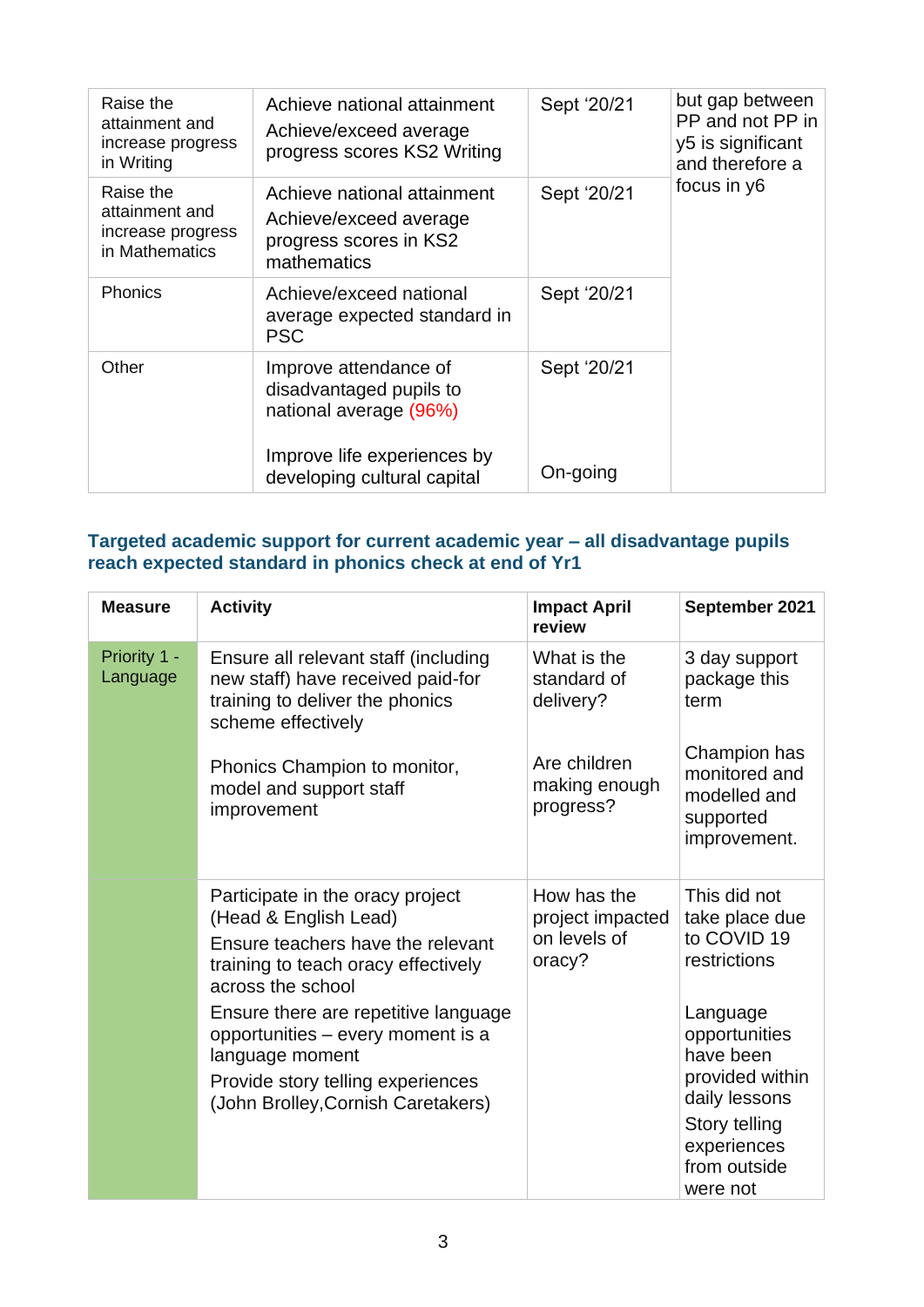|                                                                  |                                                                                                                                                                                                                                                                                                              |                                                                                                                      | allowed but staff<br>did their own                                                                                               |
|------------------------------------------------------------------|--------------------------------------------------------------------------------------------------------------------------------------------------------------------------------------------------------------------------------------------------------------------------------------------------------------|----------------------------------------------------------------------------------------------------------------------|----------------------------------------------------------------------------------------------------------------------------------|
|                                                                  | Ensure all staff receive high quality<br>CPD to teach reading increasingly<br>effectively<br>Vocabulary across the day, across<br>the curriculum<br><b>Implement Reading Recovery</b><br>intervention across KS2 for<br>disadvantage pupils                                                                  | What is the<br>standard of<br>teaching in<br>reading?<br>What is the<br>impact of<br>additional<br>intervention?     | <b>CPD</b><br>unavailable due<br>to COVID<br>Impact made<br>within the<br>limited time<br>possible due to<br>COVID <sub>19</sub> |
| <b>Barriers to</b><br>learning<br>these<br>priorities<br>address | Low levels of oracy<br>Limited vocabulary<br>Poor attendance/Low parental<br>engagement<br>Ensuring staff use evidence-based<br>highly focused whole-class teaching<br>- improve the quality of reading<br>instruction<br>Implementation of 1:1 or group<br>intervention is timely, targeted and<br>measured | How does the<br>school compare<br>to its<br>comparators<br>'Families of<br>Schools' EEF, in<br>reading &<br>writing? | No comparison<br>data published                                                                                                  |
| Projected<br>spending                                            | £88,000                                                                                                                                                                                                                                                                                                      |                                                                                                                      |                                                                                                                                  |

#### **Targeted academic support for current academic year – all disadvantage reach ARE in mathematics**

| <b>Measure</b>                     | <b>Activity</b>                                                                                                                                                                                                                                                                        | <b>Impact April</b><br>review                                                                                  | September 21                                                                                                                                                                      |
|------------------------------------|----------------------------------------------------------------------------------------------------------------------------------------------------------------------------------------------------------------------------------------------------------------------------------------|----------------------------------------------------------------------------------------------------------------|-----------------------------------------------------------------------------------------------------------------------------------------------------------------------------------|
| Priority 2 -<br><b>Mathematics</b> | Quality first teaching & pre/post<br>teach for some<br>Work with the maths hub and<br>purchase textbooks to embed<br><b>Teaching for Mastery across all</b><br>year groups (incl. SEN - Power<br>Maths)<br>Use '3 <sup>rd</sup> Space Learning' for PP<br>pupils Yr6 & Yr5 summer term | What is the<br>standard of<br>teaching in<br>maths?<br>What is the<br>impact of<br>additional<br>intervention? | Pupils received<br>quality first<br>teaching and<br>Pre/post teach<br>using ready to<br>progress<br><b>Power Maths</b><br>Variable impact<br>from $3rd$ space<br>so not repeating |
|                                    | Establish small group maths<br>interventions for disadvantaged<br>pupils falling behind age-related<br>expectations                                                                                                                                                                    | What is the<br>impact of<br>additional<br>intervention?                                                        | Small groups<br>using 3 <sup>rd</sup> space<br>Intervention<br>groups using                                                                                                       |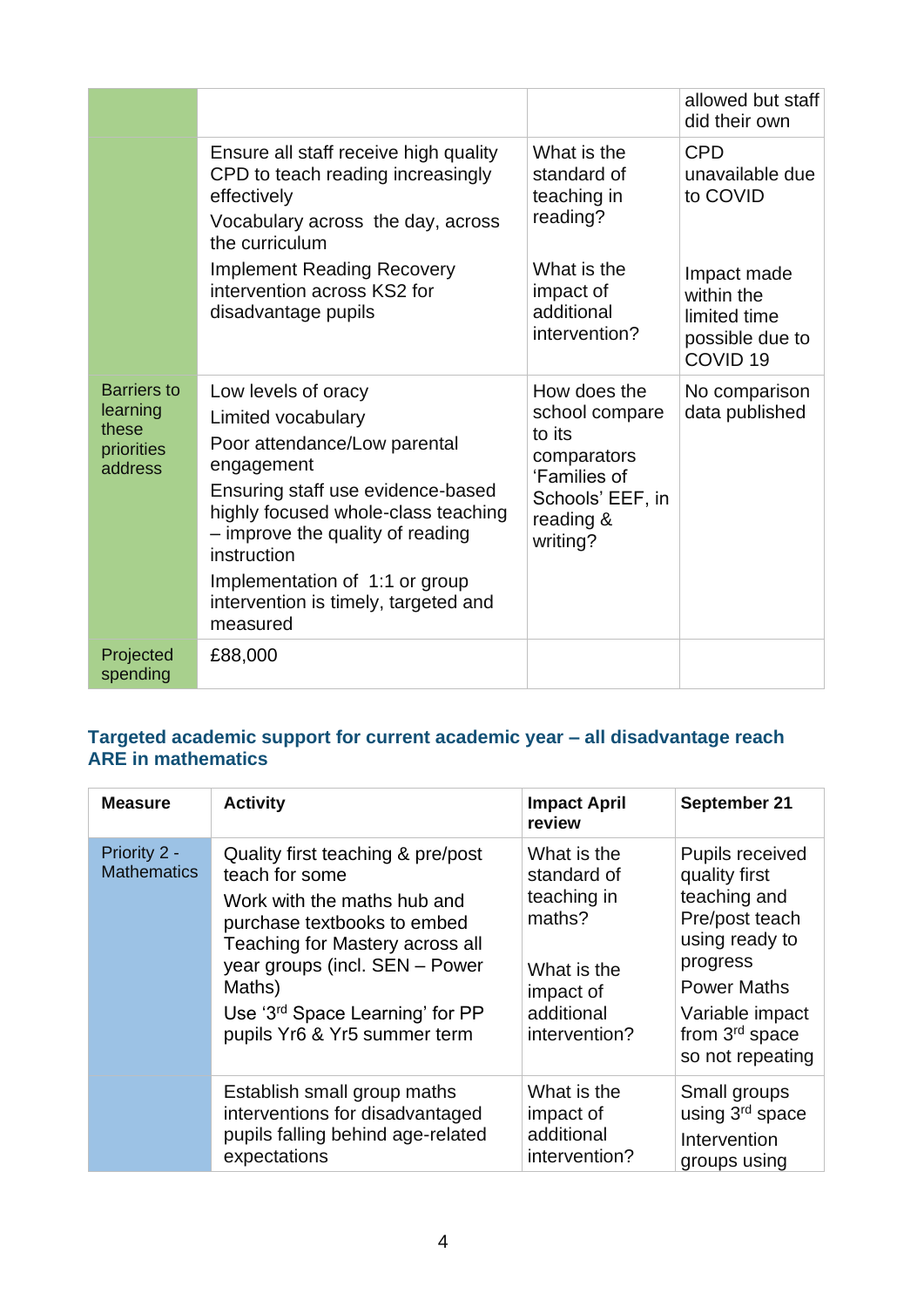|                                                           | EYFS, $Yr1 & 2 - 'Counting to$<br>Calculate & Numicom Closing the<br>Gap'<br>'Power Maths' to be used for<br>interventions |                                                                                                             | qualified<br>teachers<br>Power maths<br>used |
|-----------------------------------------------------------|----------------------------------------------------------------------------------------------------------------------------|-------------------------------------------------------------------------------------------------------------|----------------------------------------------|
| Barriers to<br>learning<br>these<br>priorities<br>address | Poor attendance<br>Low level experience<br>Readiness to learn<br>Provide catch-up in mathematics                           | How does the<br>school compare<br>to its<br>comparators<br>'Families of<br>Schools' EEF, in<br>mathematics? | No comparative<br>data published             |
| Projected<br>spending                                     | £50,000                                                                                                                    |                                                                                                             |                                              |

### **Wider strategies for current academic year – experiential opportunities and attendance**

| <b>Measure</b>                                       | <b>Activity</b>                                                                                                                                                                                                                                                                                                                                                                 | <b>Impact April</b><br>review                                                                                                                  | September 21                                                                                                                                                                                   |
|------------------------------------------------------|---------------------------------------------------------------------------------------------------------------------------------------------------------------------------------------------------------------------------------------------------------------------------------------------------------------------------------------------------------------------------------|------------------------------------------------------------------------------------------------------------------------------------------------|------------------------------------------------------------------------------------------------------------------------------------------------------------------------------------------------|
| Priority $3 -$<br><b>Limited life</b><br>experiences | Creating and embedding<br>experiential opportunities to<br>develop a sense of cultural capital<br>Termly hook/experience<br>High quality texts and traditional<br>rhymes and stories<br>Global issues and news bites<br>Visits & residentials<br>Participate in community traditions<br>Share audio books (bedtime<br>stories, traditional tales)<br>Develop a 'sense of place' | Pupil<br>conferencing<br>outcomes?<br>Readiness &<br>motivation to<br>learn?<br>Quality of work?<br>Ability to draw on<br>knowledge<br>learnt? | No opportunities<br>for out of school<br>experiences due<br>to COVID<br>restrictions<br><b>Global issues</b><br>and newsbites<br>used in virtual<br>assemblies<br><b>Audio books</b><br>shared |
| <b>Priority</b>                                      | Re-launch the Olympic Attendance<br><b>Strategy incentive</b><br>Sharing a Trust-wide strategy to<br>target families with poor<br>attendance. Further challenge<br>those with acute need by working<br>closely with the EWO<br>Work with teachers to<br>review/deepen their understanding<br>of metacognition and implement                                                     | What is the<br>measurable<br>impact of<br>attendance<br>strategies?<br>Do pupils have<br>strategies for<br>learning and use<br>them?           | Due to<br>attendance<br>issues with<br>COVID this did<br>not take place<br>yes                                                                                                                 |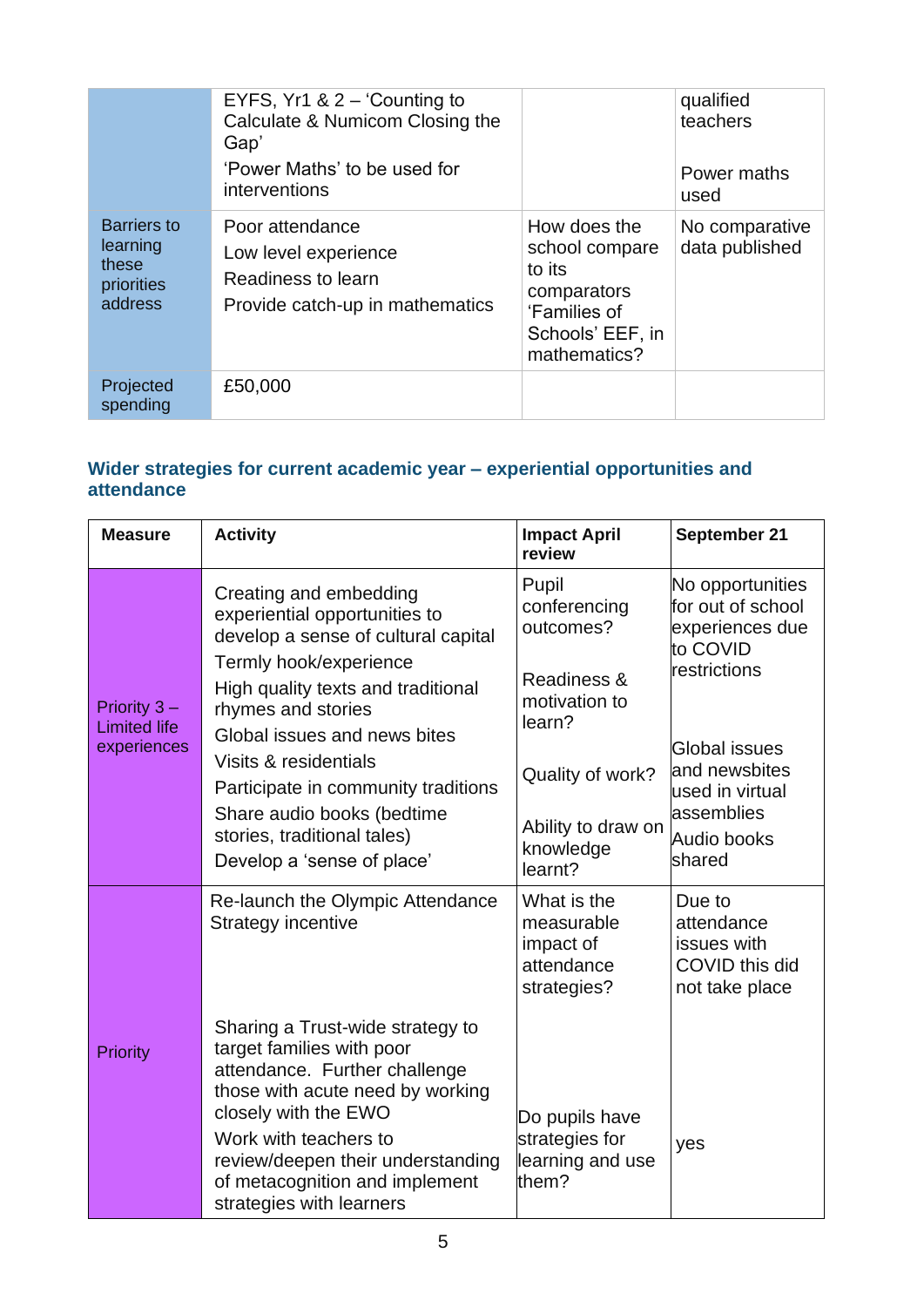| <b>Barriers to</b><br>learning<br>these<br>priorities<br>address | Improving attendance and<br>readiness to learn for the most<br>disadvantaged pupils | Nig focus on<br>attendance this<br>term with aim to<br>maximise<br>number of<br>children in face-<br>to-face education<br>and minimise<br>disruption |
|------------------------------------------------------------------|-------------------------------------------------------------------------------------|------------------------------------------------------------------------------------------------------------------------------------------------------|
| Projected<br>spending                                            | £50,000<br>£2000 enrichment                                                         |                                                                                                                                                      |

# **Monitoring and Implementation**

| Area                | <b>Challenge</b>                                                                                                        | <b>Mitigating action</b>                                                                | Sept 21                                                                                         |
|---------------------|-------------------------------------------------------------------------------------------------------------------------|-----------------------------------------------------------------------------------------|-------------------------------------------------------------------------------------------------|
| Teaching            | Ensuring enough time<br>is given to allow for<br>staff professional<br>development                                      | Use of INSET days and<br>additional cover being<br>provided by senior<br>leaders & HLTA | New CPPD pathway<br>introduced                                                                  |
| Targeted<br>support | Ensuring enough time<br>for school phonics,<br>English & maths<br>leaders to support<br>small groups and<br>monitor T&L | Leaders have planned<br>protected time to<br>model, monitor and<br>review impact        | Timetable changed to<br>allow for 3 morning<br>lessons                                          |
| Wider<br>strategies | Engaging the families<br>facing most challenges                                                                         | Working closely with<br>the EWO & other local<br>MAT schools on<br>common strategies    | <b>DSL working closely</b><br>with MAT DSL network<br>to engage families with<br>most challenge |

# **Review: last year's aims and outcomes (2019-20)**

| Aim                                          | <b>Outcome</b>                                        |  |
|----------------------------------------------|-------------------------------------------------------|--|
| Progress & attainment in reading and writing | No data available                                     |  |
| Progress & attainment in mathematics         | No data available                                     |  |
| Phonics                                      | 1. 70% 2.97%                                          |  |
| Other                                        |                                                       |  |
| What has been most successful this year?     | What has been least<br>successful/what will you stop? |  |
|                                              | COVID 19 restrictions and<br>lockdowns                |  |